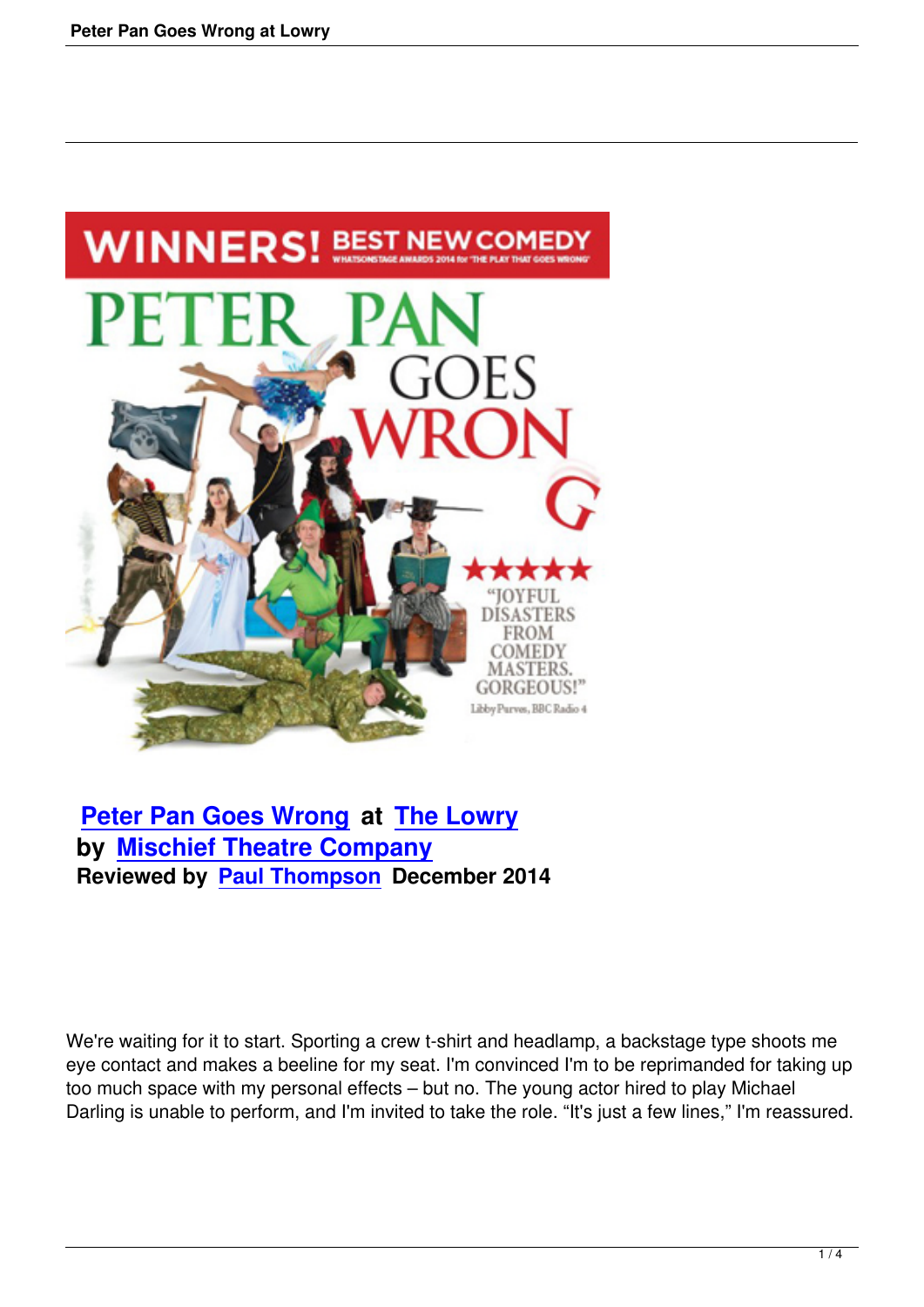Have you guessed what's going on yet? If so, good for you. I fall for it hook, line and sinker. I politely decline on the rather flimsy basis that I'm here to review, implying that being a part of it would constitute a conflict of interests. The epiphany that I've been ensnared in pre-show ad-lib arrives later.

I've been a dummy about this whole play-within-a-play thing. When I saw in the blurb it was a production by "Cornley Polytechnic Dramatic Society", I thought: "More power to their elbows. Getting a mainstream professional play on its feet – that takes some doing. Huzzah." For goodness sake. No institution has called itself a polytechnic since the early nineties. How did I not spot that?

This nod to the fringe scene is not without its relevance though. Peter Pan Goes Wrong (by Mischief Theatre Company at the Lowry till January 11th 2015) is a spin off from the West End success story The Play That Goes Wrong – a piece that began life in a room above a pub and became a much extended big-time smash with a host of celebrity admirers. The fictional company from Cornley, however, will not be blessed with the same cocktail of talent and good fortune.

The premise and its execution are both intestine-achingly funny. The wannabe "cast" indulge in enough sin to enable farce: they are selfish, pompous, melodramatic and over-ambitious backstabbers and seducers. The fact that they take themselves way too seriously means that, bar a nicely empathy-loaded underdog landed with duff parts, we can will them all to fail. And, boy, do they fail. Epic-style. Their "traditional Christmas vignette" will define sod's law.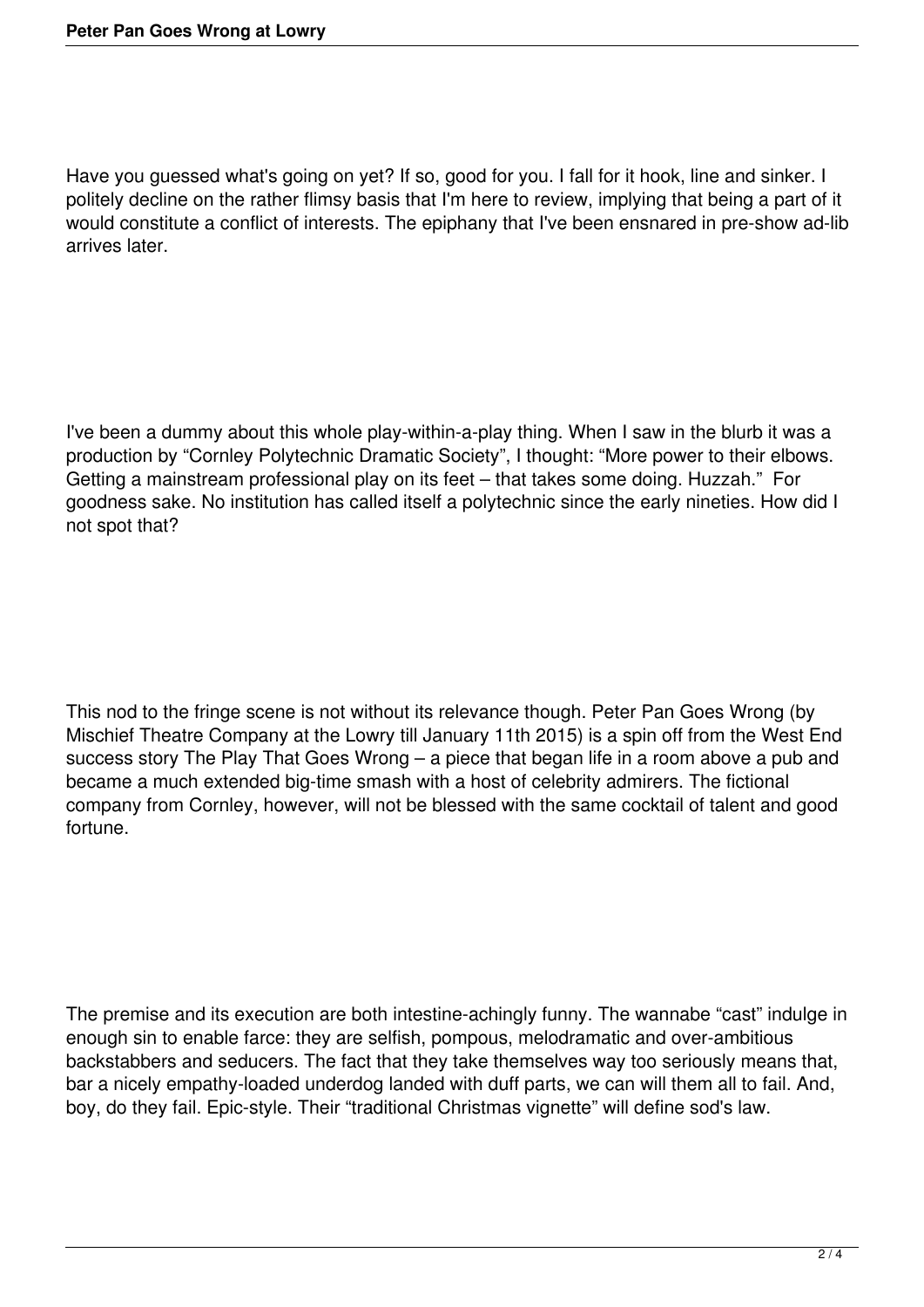

Every visual gag is an expertly chiselled and meticulously polished bauble. I still haven't quite recovered from the sight of a dog-costumed man stuck in a pet flap – and liberated by a circular-saw-wielding, bumcrack-displaying stage manager yelling, "We need more power!" during a hush-goodnight song. Seeds sown in the masterful dialogue are paid off at an extraordinary rate. And it's all laced with a delicious irony: like when Wendy wants to be comforted that no harm will come to her and her siblings – just as her top bunk collapses, nearly crushing her "toddler" brother a level below. Talking of whom, a little boy being portrayed last-minute by a grizzly, bushy-bearded old man is one of the best on-going jokes of the night, comparable to Bailey's at Christmas: you think you'll get sick of it, but you keep asking for more.

The revolving stage – a classy, misbehaving character in its own right – causes mayhem and allows us a peak behind-the-scenes where a love triangle engages in fist fights, paramedics treat severely injured children, and crisp-bingeing actors look up at the audience in horror.

Kings of old silent comedies reportedly inspired the writers. And that is very much apparent. I'm also reminded of Michael Frayn's Noises Off – which, incidentally, was the first *real* play I ever